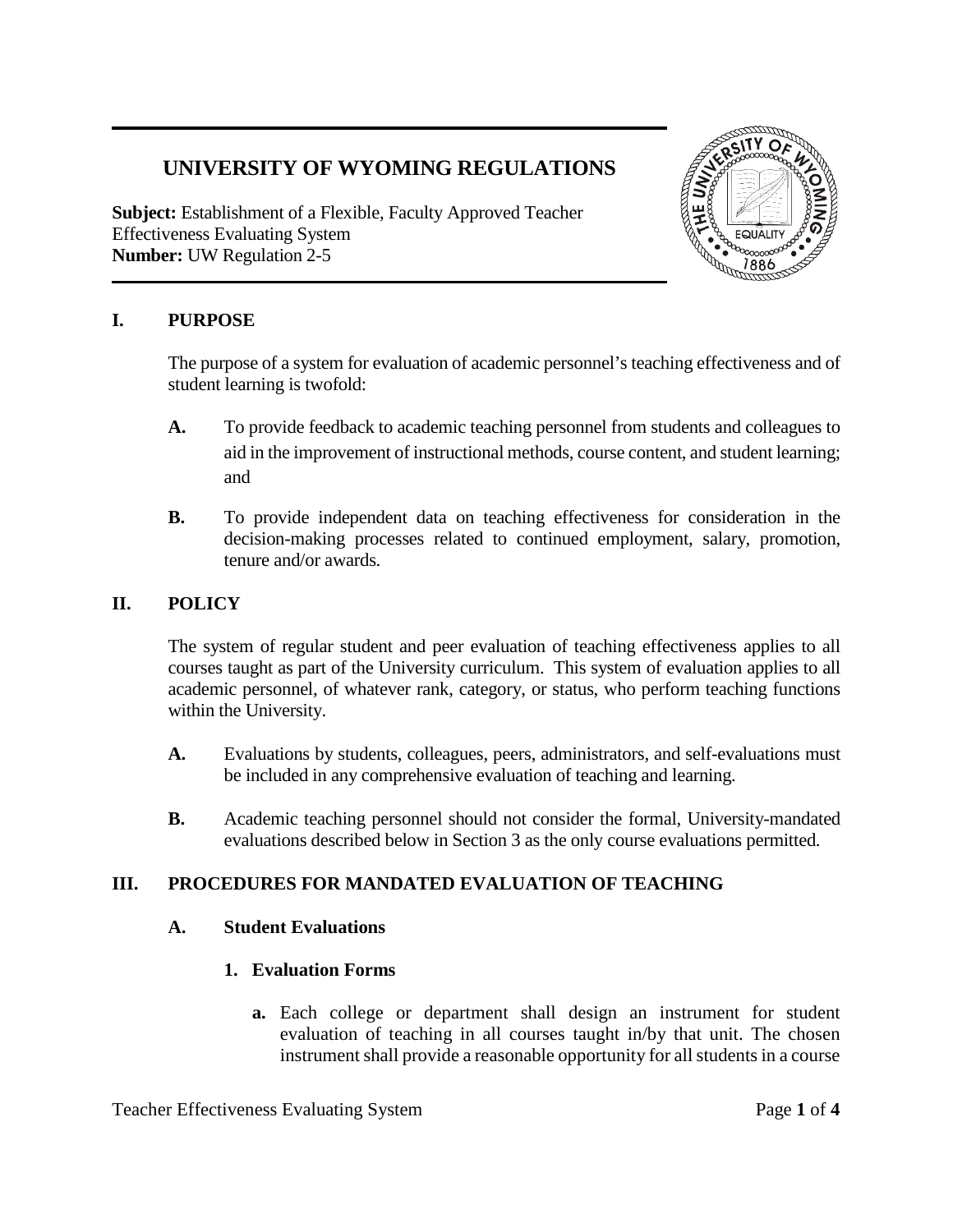to express their evaluations. More than one college or department may choose to use the same instrument.

- **b.** Because students and administrators may be utilizing a variety of evaluation instruments, it is important that clear instructions to the students be part of each instrument.
- **c.** The academic teaching personnel of the relevant unit must approve the instrument used. To encourage an exchange of ideas among colleges and departments, each college and department shall keep a copy of its approved instrument on file in the Faculty Senate office and the Academic Affairs office.

#### **2. Administering evaluations**

- **a.** The evaluations described in this Section are to be administered according to the following minimum standard:
	- **1)** All non-tenured and non-extended term academic teaching personnel will be evaluated in each course taught during their first three years. After that, evaluation will be conducted in at least one course per semester or term in which the individual teaches. If feasible, different courses should be evaluated each year.
	- **2)** Tenured assistant or associate professors and extended term academic teaching personnel will be evaluated in at least one course per semester or term in which the individual teaches. If feasible, different courses should be evaluated each year.
	- **3)** Tenured full professors will be evaluated in at least one course per year. If feasible, different courses should be evaluated in any two year sequence.
- **b.** Mandated evaluations must be given during the last twenty percent of the contact hours of the scheduled course period.
- **c.** Evaluations must be conducted in a manner that preserves the anonymity and confidentiality of student responses and maintains the integrity of the process. If evaluations described in this sub-section are to be completed in the classroom, an appropriate member of the University community other than the class teacher must administer them.

## **3. Processing and Release of Evaluation Results**

Teacher Effectiveness Evaluating System Page 2 of 4 **a.** To preserve the anonymity of students, "open-ended" or "free response" comments shall be typed, either by having departmental staff transcribe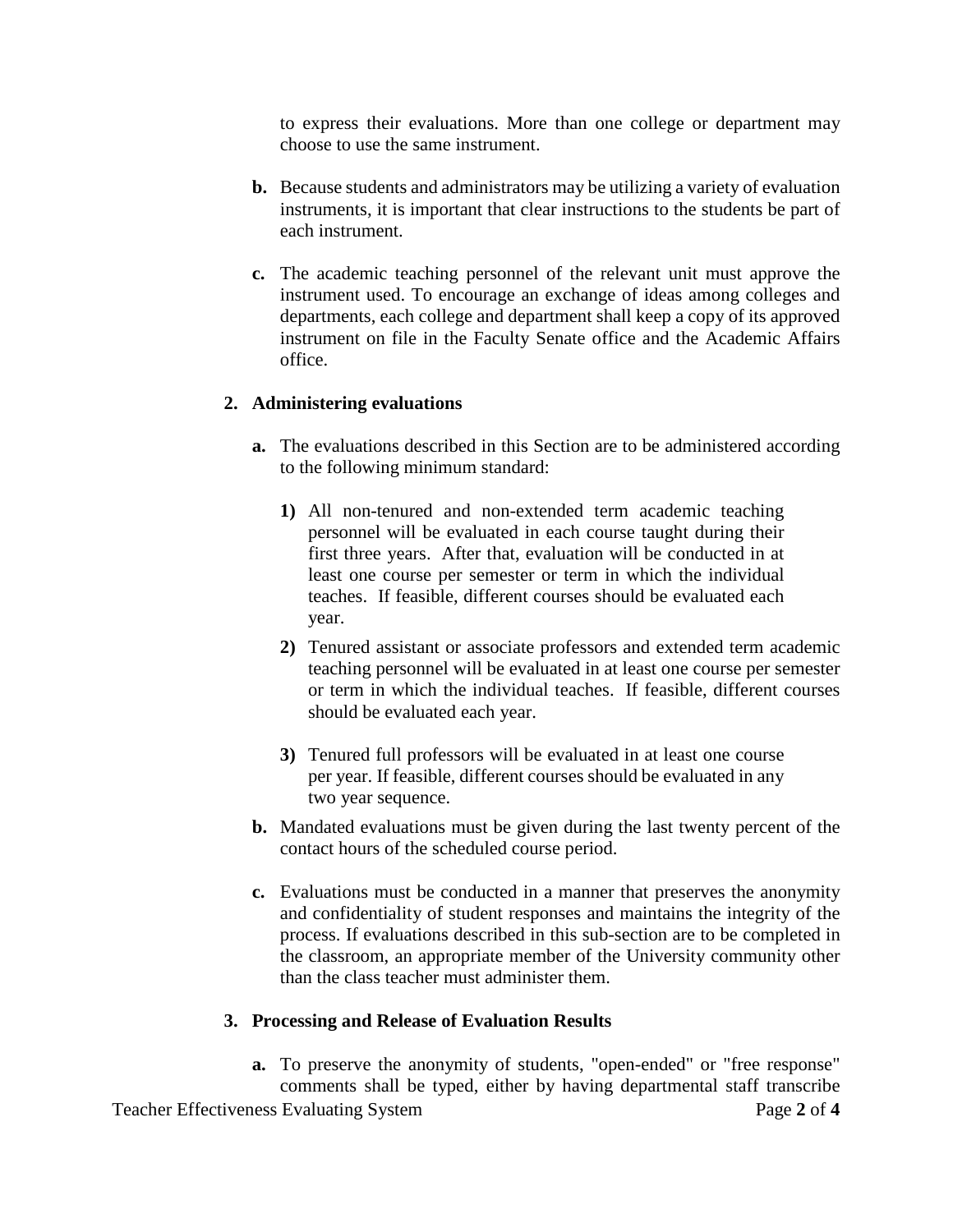handwritten responses, or by having the students provide typed responses. Data relating to the class level or major of the individual student may be collected and reported separately, but shall not be keyed in any way to individual open-ended or free response comments.

- **b.** Results of student evaluations described shall be released to the teacher and the teacher's immediate supervisor only after the semester or term is completed and final grades have been submitted to the Registrar's office. ["Results" refers to the typed or transcribed responses and compilations of any numerical responses.]
- **c.** Original completed student responses (or copies thereof) shall be preserved by the college or department for no less than three (3) years. Except as provided below, the original completed student responses from any student evaluation system shall not be available outside the department. "Results" may be forwarded along with other available evidence regarding teaching performance to the administrative officials or committees duly charged with the responsibility for making decisions regarding the teacher's continued employment, salary, promotion, tenure and/or awards.
- **d.** In the event of an appeal/dispute, any teacher, department/division head, dean, or appropriate committee has the right to provide a written statement to accompany the "results" as they are distributed.
- **4.** After results of the student evaluations have been provided to the teacher, copies of the original completed student responses must be made available to the teacher upon written request to the immediate supervisor.
- **5.** Upon request of the Office of the Vice President for Academic Affairs or the appropriate dean of the college and after written notification to the teacher, the teacher's immediate supervisor shall provide copies of original completed student responses to the administrative officials or committees duly charged with the responsibility for making decisions regarding the individual teacher's continued employment, salary, promotion, tenure and/or awards.

## **B. Peer Evaluations**

Each college or department shall design a process and timeline for peer evaluation of its academic teaching personnel. The right to challenge peer evaluation results or to make a written statement to accompany the results of the evaluation process as they are distributed, is the prerogative of any teacher, department/division head, dean, or appropriate committee.